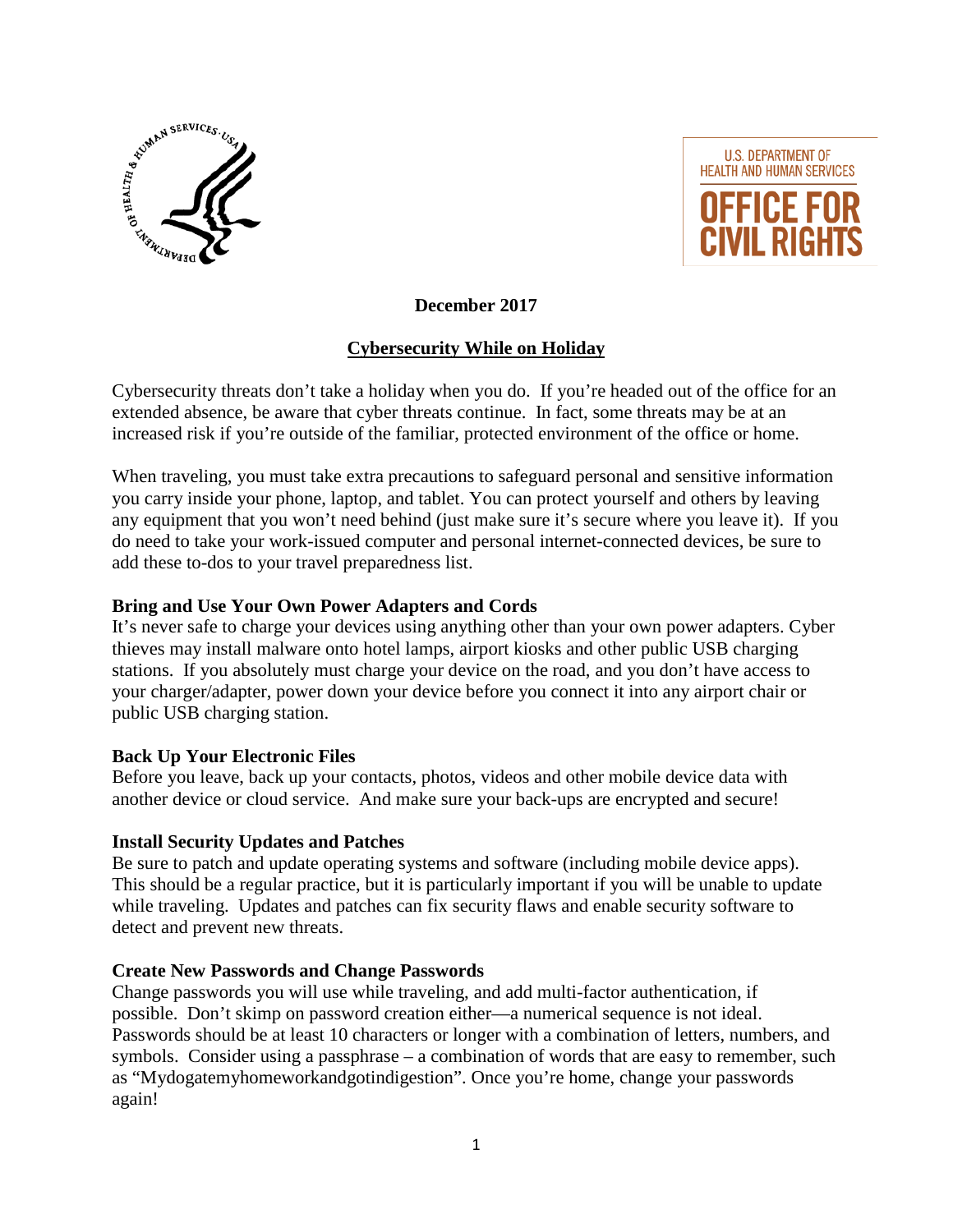#### **Lock Devices Down**

Most smartphones, laptops, and tablets come equipped with security settings that will enable you to lock the device using a PIN or fingerprint ID. Do this on every available device. In the event you misplace or lose a device, this will be the first line of defense against a security breach.

### **Remove or Encrypt Sensitive Information on Mobile Devices**

If you do not need to access sensitive information while traveling, don't bring it. But if you need the information while you are traveling, make sure sensitive information is encrypted. For example, laptops should have full-disk encryption.

### **Turn Off WiFi Auto-Connect and Bluetooth**

Go into your device's Settings feature, and disable the WiFi auto-connect option so that you manually connect when it is safe to do so. Similarly, disable Bluetooth connectivity. If left on, cyber thieves can connect to your device in a number of different and easy ways.

## **Avoid Public WiFi**

Avoid connecting to any public WiFi network. You didn't connect to the free, open WiFi on the airplane, so continue that mindset on the ground. Using your mobile network (like 4G or LTE) is generally more secure than using a public wireless network.

Do not conduct sensitive activities, such as online shopping, banking, or sensitive work, using a public wireless network. Always log into your work networks through VPN, and only use sites that begin with "https://" when online shopping or banking.

### **Ensure Physical Security of Your Devices**

NEVER let your devices leave your sight. If you cannot physically lock devices in your hotel room safe or other secure place, take them with you. There are no good hiding spots in your hotel room! Many breaches occur because a device was left unattended when an opportunistic thief struck. When traveling with laptops and tablets, the best protection is to carry them with you. It's never safe to pack your devices in your checked luggage.

### **Create Unique PINs**

Don't use the same PIN for the hotel safe and a mobile device, especially one that you're storing in the hotel safe! Do you really want to make it that easy for a thief?

### **Use Geo-Location Cautiously**

Most social media sites are happy to automatically share your location as you post photos and messages. This also tells thieves back home that you are away, which is a great time to break in. So, limit the information you post regarding your location at any point in time.

### **For HIPAA Covered Entities and Business Associates**

The HIPAA Security Rule requires that covered entities and business associates conduct a risk analysis to identify risks and vulnerabilities and to mitigate identified threats and vulnerabilities.